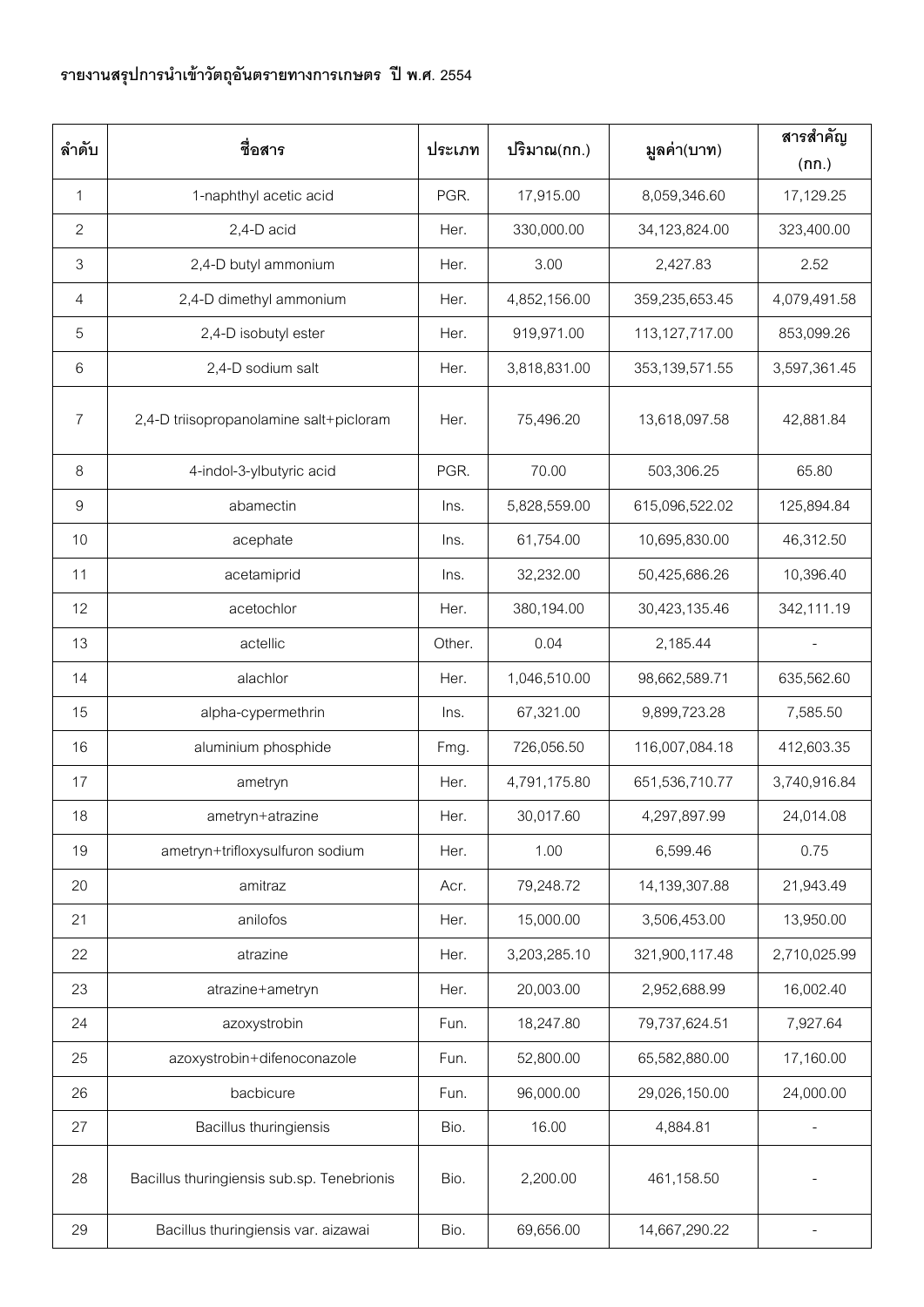| 30 | Bacillus thuringiensis var. kurstaki | Bio. | 84,066.00     | 11,278,967.31    |              |
|----|--------------------------------------|------|---------------|------------------|--------------|
| 31 | benfuracarb                          | Ins. | 89,100.00     | 39,608,142.00    | 80,190.00    |
| 32 | benomyl                              | Fun. | 242,433.00    | 50,781,016.00    | 123,916.50   |
| 33 | bensulfuron-methyl                   | Her. | 21,004.00     | 9,143,269.14     | 2,100.40     |
| 34 | bensulfuron-methyl+quinclorac        | Her. | 224,005.00    | 86,933,342.00    | 80,641.80    |
| 35 | beta-cyfluthrin                      | lns. | 7,985.00      | 47,731,902.87    | 7,780.63     |
| 36 | beta-cyfluthrin+chlorpyrifos         | Ins. | 10,654.00     | 1,742,054.00     | 2,796.68     |
| 37 | beta-cypermethrin                    | Ins. | 30,740.00     | 4,679,596.40     | 1,537.00     |
| 38 | bifenthrin                           | Ins. | 45,280.00     | 13,360,518.20    | 3,992.38     |
| 39 | bispyribac-sodium                    | Her. | 17,665.00     | 196,483,978.24   | 17,121.82    |
| 40 | bordeaux mixture                     | Fun. | 36,000.00     | 5,246,074.00     | 27,720.00    |
| 41 | bordeaux mixture+maneb+zineb         | Fun. | 100,000.00    | 12,008,838.00    | 71,000.00    |
| 42 | brodifacoum                          | Rod. | 6,560.00      | 487,473.60       | 0.33         |
| 43 | bromacil                             | Her. | 753,942.60    | 360,302,998.59   | 603,154.08   |
| 44 | buprofezin                           | Ins. | 388,066.00    | 117,204,475.12   | 181,877.30   |
| 45 | butachlor                            | Her. | 3,879,898.50  | 399,867,117.32   | 3,363,792.60 |
| 46 | butachlor+propanil                   | Her. | 129,521.00    | 21,950,376.42    | 79,077.95    |
| 47 | butachlor+safener                    | Her. | 64,119.00     | 14,570,824.00    | 42,318.54    |
| 48 | butralin                             | PGR. | 46,800.00     | 12,476,419.20    | 16,848.00    |
| 49 | cadusafos                            | Nem  | 30.00         | 13,957.32        | 3.00         |
| 50 | captan                               | Fun. | 781,310.00    | 93,283,798.45    | 447,112.60   |
| 51 | carbaryl                             | Ins. | 842,676.00    | 763,918,311.42   | 789,524.88   |
| 52 | carbendazim                          | Fun. | 1,778,427.60  | 181,342,257.74   | 1,001,718.60 |
| 53 | carbendazim+epoxiconazole            | Fun. | 35,316.00     | 17,394,878.00    | 8,829.00     |
| 54 | carbofuran                           | Ins. | 10,412,292.00 | 256,774,576.93   | 405,783.75   |
| 55 | carbosulfan                          | Ins. | 467,343.30    | 127,578,069.18   | 244,054.70   |
| 56 | carboxin                             | Fun. | 20,005.00     | 11,617,220.03    | 15,003.75    |
| 57 | cartap                               | Ins. | 10.00         | 337.00           | 9.80         |
| 58 | cartap hydrochloride                 | Ins. | 1,461,879.00  | 153,969,875.45   | 424,779.49   |
| 59 | chlorantraniliprole                  | Ins. | 31,827.00     | 35,479,862.75    | 1,645.46     |
| 60 | chlorantraniliprole+thiamethoxam     | lns. | 5.00          | 12,200.94        | 2.00         |
| 61 | chlorfenapyr                         | Ins. | 28,125.80     | 54, 117, 862. 17 | 26,438.25    |
| 62 | chlorfluazuron                       | Ins. | 20,176.50     | 28,835,803.02    | 1,009.30     |
| 63 | chlormequat chloride                 | PGR. | 4,800.00      | 536,071.00       | 3,456.00     |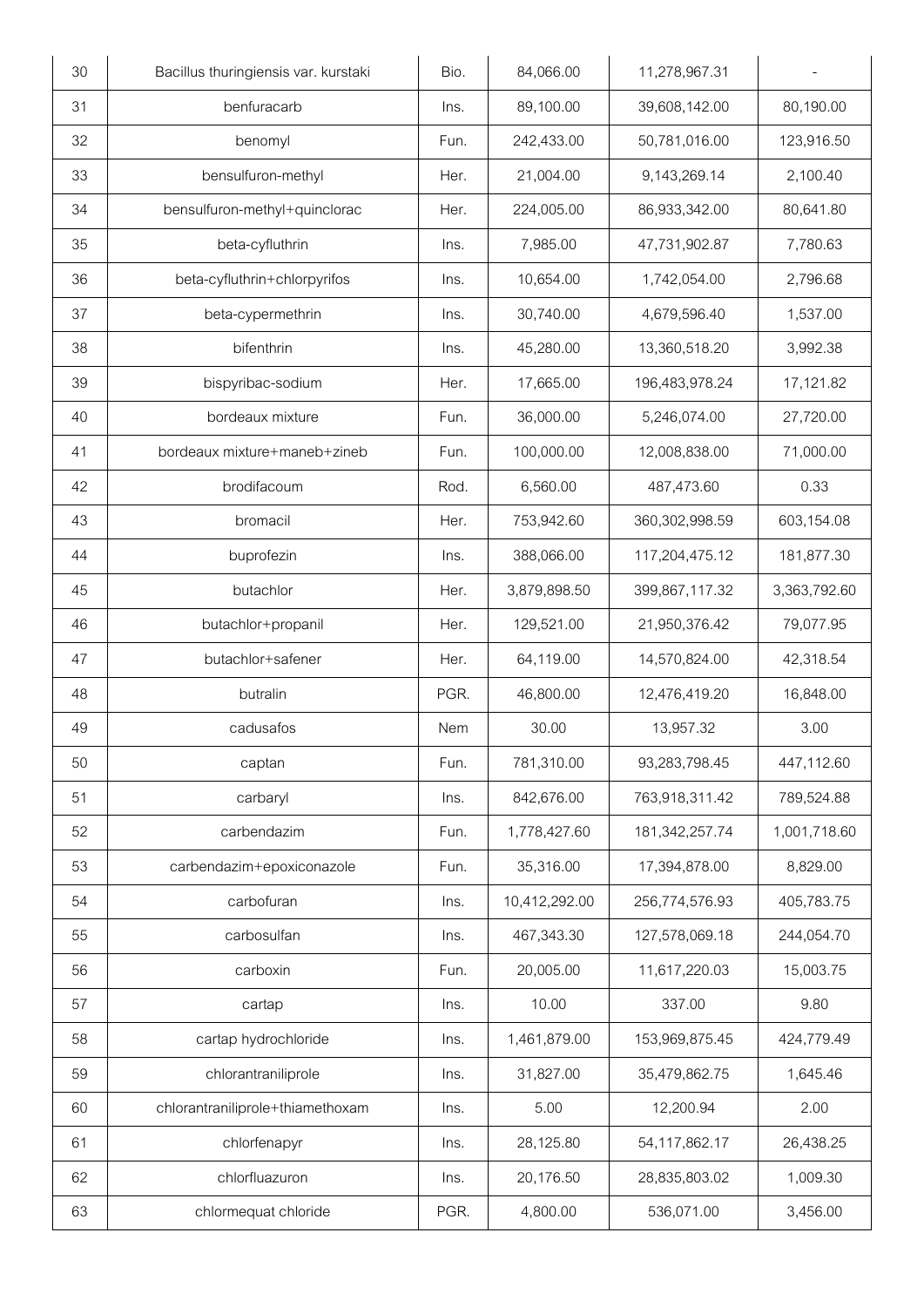| 64 | chlorothalonil                          | Fun. | 238,879.00   | 34, 347, 171. 92 | 165,453.50   |
|----|-----------------------------------------|------|--------------|------------------|--------------|
| 65 | chlorpyrifos                            | Ins. | 3,486,041.02 | 524,123,937.40   | 2,705,124.94 |
| 66 | chlorpyrifos+cypermethrin               | Ins. | 431,548.30   | 68,322,091.02    | 237,351.57   |
| 67 | chromafenozide                          | Ins. | 11,332.00    | 7,359,081.00     | 566.60       |
| 68 | clefoxydim                              | Her. | 19,475.00    | 7,735,659.00     | 1,460.63     |
| 69 | clethodim                               | Her. | 12,155.00    | 4,808,407.93     | 1,458.60     |
| 70 | clomazone                               | Her. | 206,013.00   | 88,362,037.00    | 139,044.51   |
| 71 | clomazone+propanil                      | Her. | 612,000.00   | 126,763,677.00   | 238,680.00   |
| 72 | clothianidin                            | Ins. | 26,002.00    | 28,560,887.50    | 4,160.32     |
| 73 | copper hydroxide                        | Fun. | 351,049.90   | 73,334,346.55    | 266,818.48   |
| 74 | copper oxychloride                      | Fun. | 93,550.00    | 13,421,309.00    | 72,514.00    |
| 75 | cuprous oxide                           | Fun. | 30,000.00    | 6,973,722.00     | 20,220.00    |
| 76 | cyantraniliprole                        | Ins. | 12.00        | 11,888.02        | 1.20         |
| 77 | cyazofamid                              | Fun. | 5.00         | 13,679.88        | 2.00         |
| 78 | cyflumetofen                            | Acr. | 3.00         | 2,449.55         | 0.60         |
| 79 | cyhalofop-butyl                         | Her. | 120,301.77   | 71,421,614.17    | 12,038.88    |
| 80 | cyhalofop-butyl+penoxsulam              | Her. | 38,727.00    | 16,875,168.88    | 2,323.62     |
| 81 | cyhalothrin                             | Ins. | 10,000.00    | 7,976,488.00     | 9,700.00     |
| 82 | cymoxanil+mancozeb                      | Fun. | 30,003.00    | 11,239,948.80    | 21,602.16    |
| 83 | cypermethrin                            | Ins. | 1,204,736.50 | 388,426,962.89   | 1,011,882.83 |
| 84 | cypermethrin+phosalone                  | Ins. | 31,888.00    | 6,987,709.32     | 9,167.80     |
| 85 | cyproconazole                           | Fun. | 8,068.80     | 7,213,518.22     | 806.88       |
| 86 | deltamethrin                            | Ins. | 22,182.00    | 29,948,161.53    | 6,136.56     |
| 87 | deltamethrin+imidacloprid               | Ins. | 5.00         | 1,932.45         | 3.75         |
| 88 | diafenthiuron                           | Ins. | 28,974.00    | 10,680,900.24    | 7,243.50     |
| 89 | diazinon                                | Ins. | 74,426.00    | 13,830,740.94    | 62,818.60    |
| 90 | dichlorvos                              | Ins. | 553,746.00   | 43,071,540.00    | 404,004.75   |
| 91 | dicofol                                 | Acr. | 5.00         | 153.00           | 4.00         |
| 92 | dicrotophos                             | Ins. | 255,936.00   | 37,706,945.12    | 86,746.88    |
| 93 | difenoconazole                          | Fun. | 234,041.00   | 1,025,145,650.78 | 219,980.76   |
| 94 | difenoconazole+fludioxonil+thiamethoxam | Fun. | 10.00        | 21,933.60        | 3.13         |
| 95 | difenoconazole+propiconazole            | Fun. | 20.80        | 10,606.14        | 6.24         |
| 96 | difethialone                            | Rod. | 601.00       | 638,000.00       | 0.75         |
| 97 | diflubenzuron                           | Ins. | 7,200.00     | 3,626,235.00     | 1,800.00     |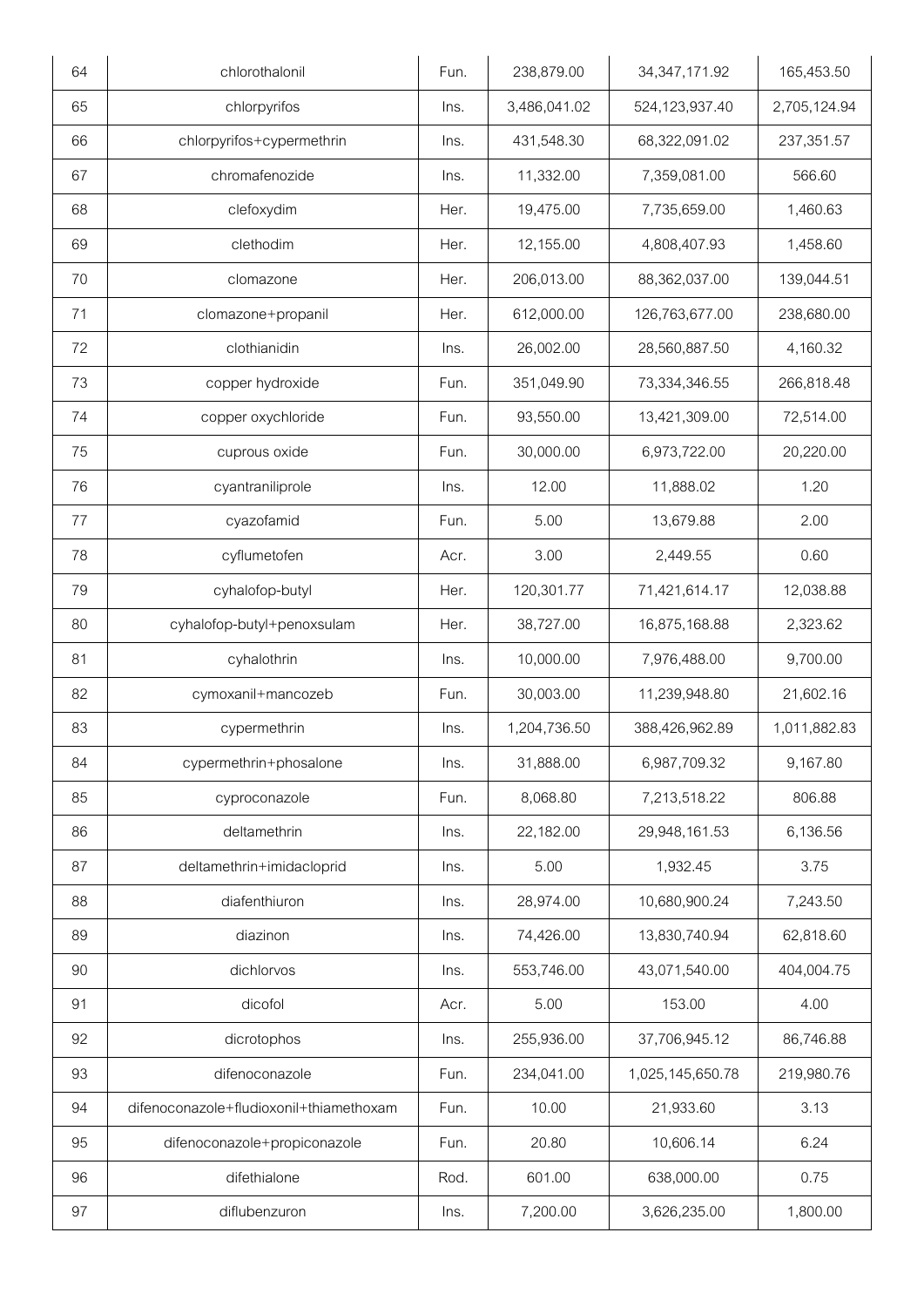| 98  | diflufenican                      | Her. | 1,340.00     | 1,836,000.00     | 1,299.80     |
|-----|-----------------------------------|------|--------------|------------------|--------------|
| 99  | dimethenamid                      | Her. | 10,700.00    | 6,823,946.00     | 9,630.00     |
| 100 | dimethoate                        | Ins. | 243,486.00   | 21,685,663.23    | 104,365.80   |
| 101 | dimethomorph                      | Fun. | 36,000.00    | 41,999,400.00    | 18,000.00    |
| 102 | dimethyl ammonium                 | Ins. | 5.00         | 1,504.15         | 4.20         |
| 103 | dinotefuran                       | Ins. | 43,683.00    | 146,668,310.86   | 42,372.51    |
| 104 | diuron                            | Her. | 2,297,972.00 | 372,929,012.72   | 1,836,878.14 |
| 105 | DSMA+diuron+2,4-D sodium salt     | Her. | 264,000.00   | 28,170,153.00    | 256,872.00   |
| 106 | emamectin benzoate                | Ins. | 10,875.14    | 36,950,787.90    | 197.68       |
| 107 | <b>EPN</b>                        | Ins. | 168,000.00   | 59,546,512.00    | 151,200.00   |
| 108 | epoxiconazole                     | Fun. | 49,056.00    | 11,044,368.00    | 3,679.20     |
| 109 | esfenvalerate                     | Ins. | 10,802.00    | 5,188,479.91     | 8,965.66     |
| 110 | ethaboxam                         | Fun. | 35,226.00    | 21,147,980.42    | 3,663.50     |
| 111 | ethephon                          | PGR. | 529,666.00   | 69,039,858.24    | 316,102.78   |
| 112 | ethion                            | Ins. | 70,010.30    | 14,526,031.67    | 65,189.68    |
| 113 | ethiprole                         | Ins. | 85,285.00    | 44,204,389.52    | 8,528.50     |
| 114 | ethoxysulfuron                    | Her. | 7,944.42     | 14, 163, 790. 80 | 1,191.66     |
| 115 | ethoxysulfuron+fenoxaprop-P-ethyl | Her. | 5.15         | 3,690.44         | 0.46         |
| 116 | etofenprox                        | Ins. | 6,401.00     | 8,701,519.36     | 6,336.99     |
| 117 | etridiazole                       | Fun. | 8,822.32     | 4,813,212.90     | 2,117.36     |
| 118 | etridiazole+quintozene            | Fun. | 70,473.40    | 16,249,804.96    | 21,142.02    |
| 119 | famoxadone+cymoxanil              | Fun. | 8,000.00     | 13,108,472.89    | 4,200.00     |
| 120 | fenazaquin                        | Acr. | 23,300.00    | 17,425,558.00    | 4,660.00     |
| 121 | fenbutatin oxide                  | Acr. | 28,934.00    | 8,135,841.00     | 15,913.70    |
| 122 | fenitrothion                      | Ins. | 10,403.00    | 4,404,322.87     | 9,882.85     |
| 123 | fenobucarb                        | Ins. | 1,085,570.10 | 121,497,270.12   | 839,067.34   |
| 124 | fenoxaprop-P-ethyl                | Her. | 135,582.00   | 209,311,218.87   | 37,917.77    |
| 125 | fenoxaprop-P-ethyl+ethoxysulfuron | Her. | 142,083.00   | 123,723,343.00   | 12,645.39    |
| 126 | fenpropathrin                     | Ins. | 5,002.00     | 3,821,417.91     | 4,501.80     |
| 127 | fenpyroximate                     | Acr. | 32,640.00    | 10,384,776.93    | 1,632.00     |
| 128 | fipronil                          | Ins. | 2,209,125.84 | 210,776,677.11   | 22,868.01    |
| 129 | flazasulfuron                     | Her. | 5.00         | 28,741.31        | 1.25         |
| 130 | flocoumafen                       | Rod. | 148,560.00   | 22,680,499.60    | 7.43         |
| 131 | flonicamid                        | Ins. | 3.00         | 10,502.46        | 1.50         |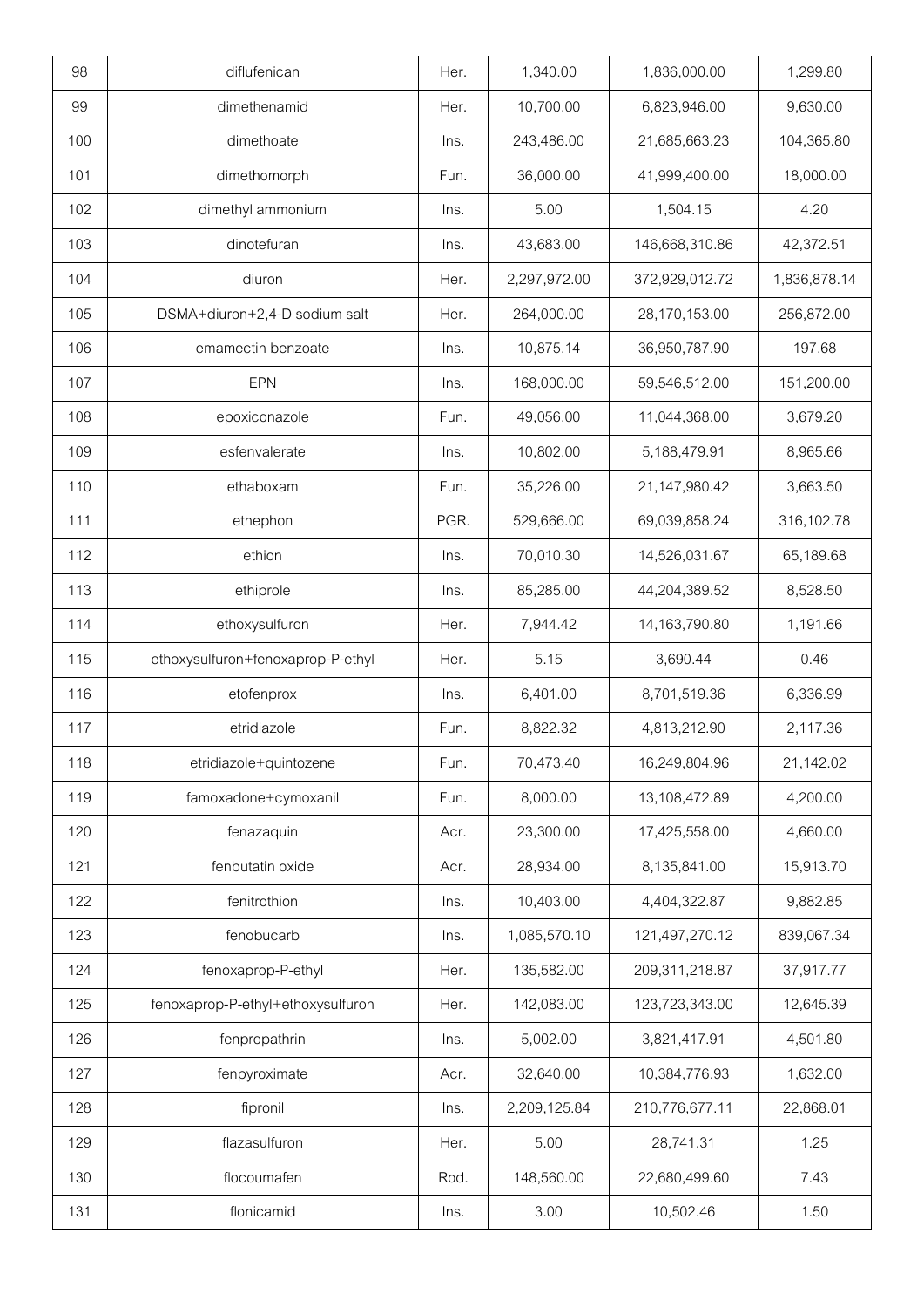| 132 | fluazifop-P-butyl                                  | Her. | 105,302.00    | 45,755,640.00    | 15,796.90     |
|-----|----------------------------------------------------|------|---------------|------------------|---------------|
| 133 | fluazinam                                          | Fun. | 5.00          | 10,919.96        | 2.50          |
| 134 | flubendiamide                                      | Ins. | 3,300.00      | 27,011,726.82    | 660.00        |
| 135 | flubendiamide+thiacloprid                          | Ins. | 2.00          | 1,598.93         | 0.96          |
| 136 | flumetralin                                        | PGR. | 18,000.00     | 5,963,958.00     | 2,250.00      |
| 137 | flumioxazin                                        | Her. | 9,002.00      | 12,600,747.16    | 4,501.00      |
| 138 | fluopyram+tebuconazole                             | Fun. | 5.00          | 4,345.92         | 2.00          |
| 139 | fluopyram+trifloxystrobin                          | Fun. | 5.00          | 4,372.77         | 2.50          |
| 140 | fluroxypyr                                         | Her. | 13,641.40     | 4,940,474.03     | 3,928.72      |
| 141 | fluroxypyr-meptyl                                  | Her. | 7.00          | 9,865.72         | 2.02          |
| 142 | flusilazole                                        | Fun. | 18,000.00     | 20,767,183.77    | 7,200.00      |
| 143 | flutriafol                                         | Fun. | 33,921.00     | 8,831,132.97     | 4,240.13      |
| 144 | folpet                                             | Fun. | 72,012.00     | 9,837,338.77     | 40,808.70     |
| 145 | fomesafen                                          | Her. | 205,387.42    | 53,421,978.28    | 51,346.86     |
| 146 | formetanate                                        | Ins. | 38,500.00     | 13,915,604.00    | 7,700.00      |
| 147 | fosetyl-aluminium                                  | Fun. | 270,549.00    | 46,627,244.58    | 230,599.20    |
| 148 | fosetyl-aluminium+fluopicolide                     | Fun. | 3.00          | 4,954.55         | 2.13          |
| 149 | fosthiazate                                        | Fun. | 5.00          | 1,790.87         | 0.50          |
| 150 | gamma-cyhalothrin                                  | Ins. | 32,556.00     | 7,425,411.00     | 488.34        |
| 151 | gentamycin sulfate+oxytetracyclin<br>hydrochloride | Fun. | 48,240.00     | 15,505,224.00    | 3,859.20      |
| 152 | gibberellic acid                                   | PGR. | 15,805.00     | 33,562,197.00    | 2,674.07      |
| 153 | glufosinate ammonium                               | Her. | 205,106.30    | 50,283,641.55    | 30,765.95     |
| 154 | glyphosale potassium salt                          | Her. | 2.40          | 8,716.07         | 1.49          |
| 155 | glyphosate                                         | Her. | 724,013.50    | 74,457,793.01    | 687,812.83    |
| 156 | glyphosate                                         | Her. | 90,000.00     | 10,003,730.00    | 85,500.00     |
| 157 | glyphosate acid                                    | Her. | 487,000.00    | 62,422,980.00    | 462,650.00    |
| 158 | glyphosate isopropylammonium                       | Her. | 47,179,645.37 | 2,820,191,139.41 | 26,262,087.86 |
| 159 | haloxyfop-R-methyl ester                           | Her. | 57,603.40     | 35,088,211.61    | 6,229.59      |
| 160 | hexaconazole                                       | Fun. | 252,207.00    | 62,596,701.38    | 15,221.15     |
|     |                                                    |      |               |                  |               |
| 161 | hexazinone                                         | Her. | 5.00          | 3,465.13         | 4.90          |
| 162 | hexazinone+diuron                                  | Her. | 293,150.00    | 110,756,845.10   | 175,890.00    |
| 163 | hexythiazox                                        | Acr. | 482.00        | 3,224,480.37     | 467.54        |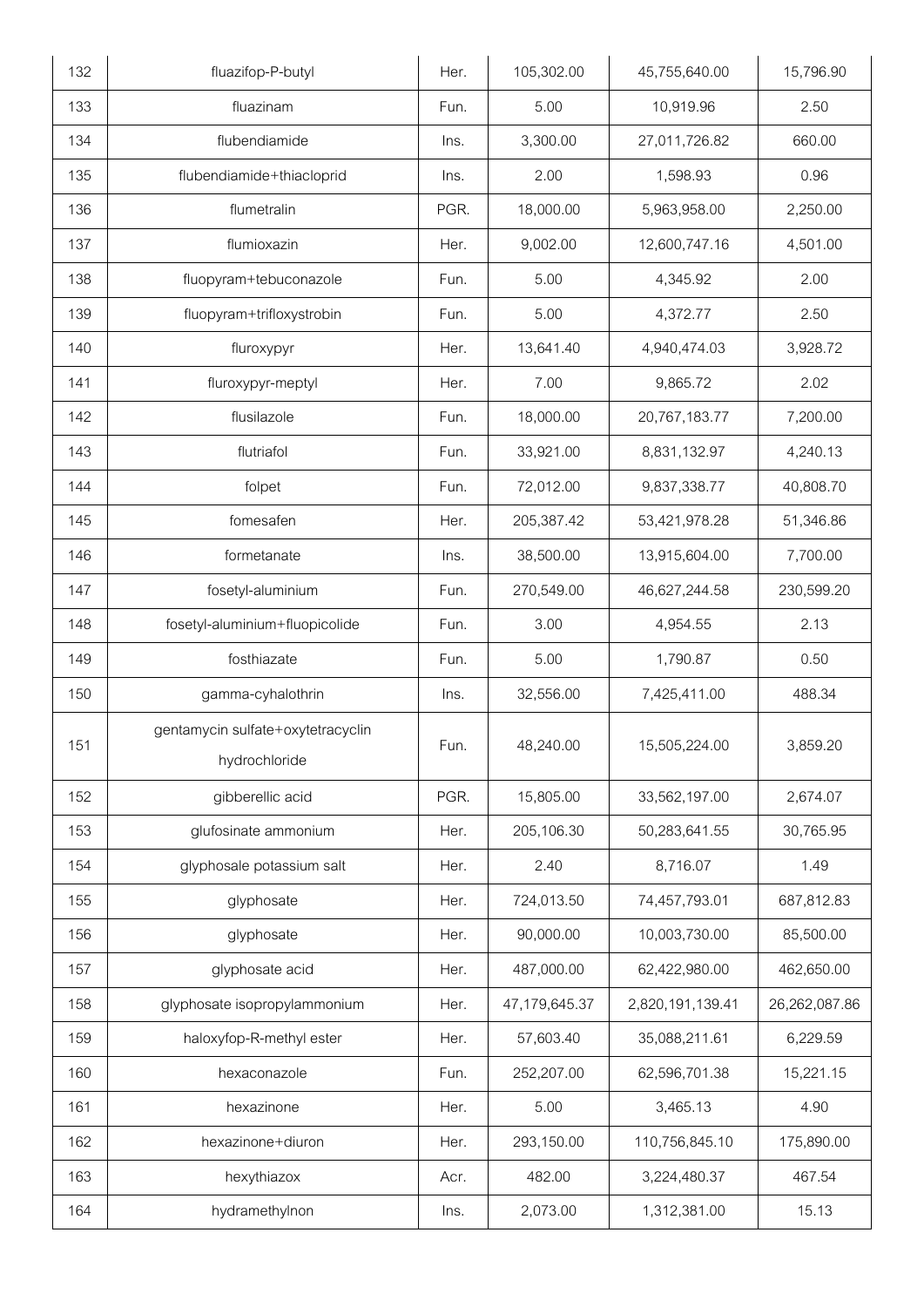| 165 | hydrogen cyanamide                              | PGR. | 29,919.00    | 8,107,599.00   | 15,557.88    |
|-----|-------------------------------------------------|------|--------------|----------------|--------------|
| 166 | hymexazol                                       | Fun. | 820.00       | 1,705,599.12   | 791.20       |
| 167 | imazapic                                        | Her. | 86,350.00    | 106,492,860.00 | 20,724.00    |
| 168 | imazethapyr                                     | Her. | 130,192.00   | 43,597,888.00  | 6,900.18     |
| 169 | imidacloprid                                    | lns. | 135, 172. 15 | 297,207,535.20 | 72,735.30    |
| 170 | iminoctadine tris (albesilate)                  | Fun. | 3,061.00     | 46,573.49      | 1,224.32     |
| 171 | indaziflam                                      | Her. | 5.50         | 3,941.80       | 2.75         |
| 172 | indoxacarb                                      | Ins. | 95,300.00    | 175,591,187.62 | 19,845.30    |
| 173 | iprobenfos                                      | Fun. | 21,000.00    | 6,144,486.05   | 10,500.00    |
| 174 | iprodione                                       | Fun. | 129,376.00   | 64,648,289.34  | 89,988.00    |
| 175 | iprovalicarb                                    | Fun. | 6,000.56     | 6,330,320.15   | 4,800.45     |
| 176 | iprovalicarb+propineb                           | Fun. | 10.00        | 6,461.61       | 6.68         |
| 177 | isoprocarb                                      | Ins. | 64,013.00    | 7,211,373.17   | 32,012.74    |
| 178 | isoprothiolane                                  | Fun. | 234,412.00   | 49,600,593.97  | 97,890.45    |
| 179 | isoxaflutole                                    | Her. | 2.00         | 1,641.48       | 1.50         |
| 180 | kasugamycin                                     | Fun. | 49,289.00    | 20,355,823.92  | 5,179.40     |
| 181 | kasugamycin hydrochloride hydrate               | Fun. | 24.40        | 7,985.14       | 0.44         |
| 182 | kasugamycin hydrochloride+copper<br>oxychloride | Fun. | 1,000.00     | 357,030.00     | 776.00       |
| 183 | kresoxim-methyl                                 | Fun. | 2,000.00     | 3,294,229.00   | 1,000.00     |
| 184 | lambda-cyhalothrin                              | Ins. | 134,977.32   | 26,230,154.71  | 3,374.43     |
| 185 | lambda-cyhalothrin+thiamethoxam                 | Ins. | 2.00         | 1,690.87       | 0.49         |
| 186 | lufenuron                                       | Ins. | 29,869.00    | 38,537,545.15  | 1,495.31     |
| 187 | magnesium phosphide                             | Fmg. | 6,872.76     | 5,999,509.74   | 4,300.76     |
| 188 | malathion                                       | Ins. | 98,717.00    | 11,427,179.09  | 89,376.31    |
| 189 | mancozeb                                        | Fun. | 1,867,354.50 | 177,876,025.78 | 1,475,901.80 |
| 190 | mancozeb+matalaxyl-M                            | Fun. | 17.00        | 53,761.97      | 11.56        |
| 191 | <b>MCPA</b>                                     | Her. | 5.00         |                | 1.50         |
| 192 | mepiquat chloride                               | PGR. | 16,400.00    | 1,779,035.36   | 4,100.00     |
| 193 | metalaxyl                                       | Fun. | 1,055,810.00 | 147,961,996.55 | 268,770.50   |
| 194 | metalaxyl-M                                     | Fun. | 22,817.80    | 63,037,497.87  | 7,985.58     |
| 195 | metalaxyl-M+mancozeb                            | Fun. | 11,600.00    | 4,713,196.00   | 7,888.00     |
| 196 | metaldehyde                                     | Mol. | 556,605.00   | 21,655,441.09  | 31,054.95    |
| 197 | methidathion                                    | Ins. | 3,216.00     | 863,571.89     | 1,350.72     |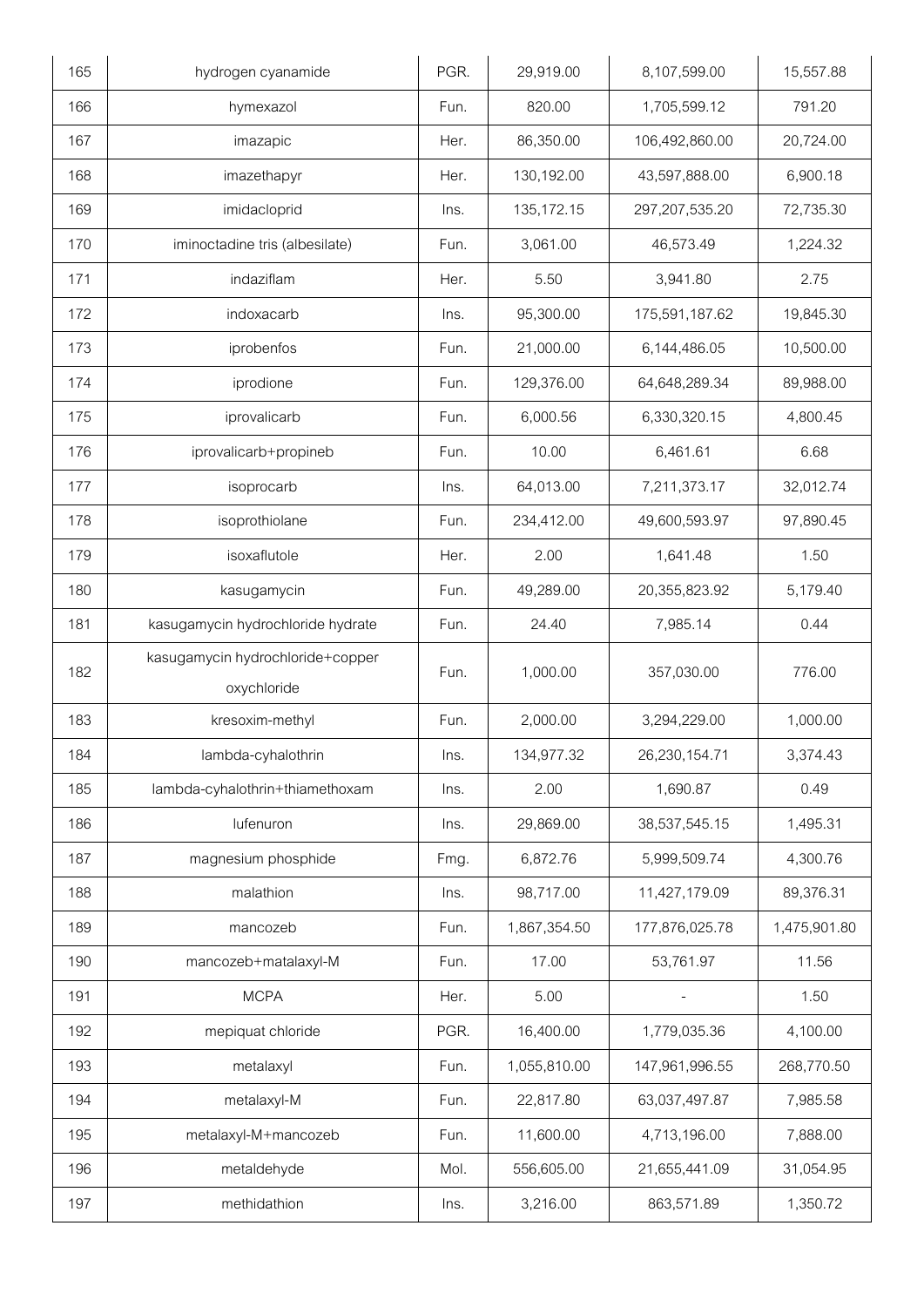| 198 | methiocarb                           | Ins. | 3,000.00      | 2,244,000.00      | 2,940.00         |
|-----|--------------------------------------|------|---------------|-------------------|------------------|
| 199 | methomyl                             | Ins. | 2,367,628.00  | 367, 145, 284. 53 | 1,038,414.60     |
| 200 | methoxyfenozide                      | Ins. | 8,509.68      | 15,434,272.60     | 2,042.32         |
| 201 | metribuzin                           | Her. | 38,006.00     | 6,588,438.66      | 26,604.20        |
| 202 | metsulfuron-methyl                   | Her. | 11,500.00     | 2,451,351.72      | 2,300.00         |
| 203 | metsulfuron-methyl+chlorimuron-ethyl | Her. | 15,939.99     | 71,575,320.01     | 3,188.00         |
| 204 | mononitrophenol                      | PGR. | 50,800.00     | 45,686,688.00     | 914.40           |
| 205 | monosodium methylarsonate MSMA       | Her. | 6,406.00      | 498,367.00        | 4,612.32         |
| 206 | <b>MSMA</b>                          | Her. | 7,160.00      | 475,293.00        | 5,155.20         |
| 207 | myclobutanil                         | Fun. | 5.00          | 3,233.22          | 1.20             |
| 208 | niclosamide ethanolamine salt        | Mol. | 46,005.00     | 34,196,703.00     | 44,164.16        |
| 209 | niclosamide-olamine                  | Mol. | 45.00         | 11,026.00         | 37.40            |
| 210 | nicosulfuron                         | Her. | 2.00          | 10,502.46         | 0.12             |
| 211 | novaluron                            | Ins. | 4,283.00      | 3,293,539.53      | 428.30           |
| 212 | omethoate                            | Ins. | 363,010.00    | 39,319,122.20     | 273,158.00       |
| 213 | oxadiazon                            | Her. | 143,977.94    | 127,068,783.61    | 121,245.44       |
| 214 | oxaziclomefone                       | Her. | 841.00        | 5,799,876.35      | 798.97           |
| 215 | oxyfluorfen                          | Her. | 123,296.60    | 74,696,245.75     | 30,323.99        |
| 216 | paclobutrazol                        | PGR. | 1,456,717.00  | 115,816,965.70    | 215,622.20       |
| 217 | paraquat dichloride                  | Her. | 28,866,908.13 | 2,417,017,918.48  | 14, 142, 423. 57 |
| 218 | pencycuron                           | Fun. | 14,536.00     | 6,544,416.00      | 3,634.00         |
| 219 | pendimethalin                        | Her. | 1,434,128.84  | 205,408,130.74    | 473,595.28       |
| 220 | penoxsulam                           | Her. | 32,930.60     | 17, 133, 251.60   | 823.27           |
| 221 | phenthoate                           | Ins. | 115,600.00    | 23,912,646.00     | 79,472.00        |
| 222 | phosmet                              | Ins. | 2.00          | 1,307.10          | 1.40             |
| 223 | phosphonic acid                      | Fun. | 608,253.00    | 62,251,530.00     | 243,301.20       |
| 224 | phoxim                               | Ins. | 28,000.00     | 2,898,786.00      | 25,200.00        |
| 225 | pirimiphos-methyl                    | lns. | 201,566.60    | 74,712,012.44     | 178,787.78       |
| 226 | pretilachlor                         | Her. | 624,470.20    | 197,086,142.87    | 227,645.64       |
| 227 | prochloraz                           | Fun. | 160,548.50    | 62,912,856.83     | 113,197.08       |
| 228 | prochloraz+propiconazole             | Fun. | 189,917.00    | 78,313,510.33     | 93,059.33        |
| 229 | procymidone                          | Fun. | 31,000.00     | 16,016,060.00     | 15,500.00        |
| 230 | profenofos                           | Ins. | 282,845.10    | 58,275,116.38     | 224,710.25       |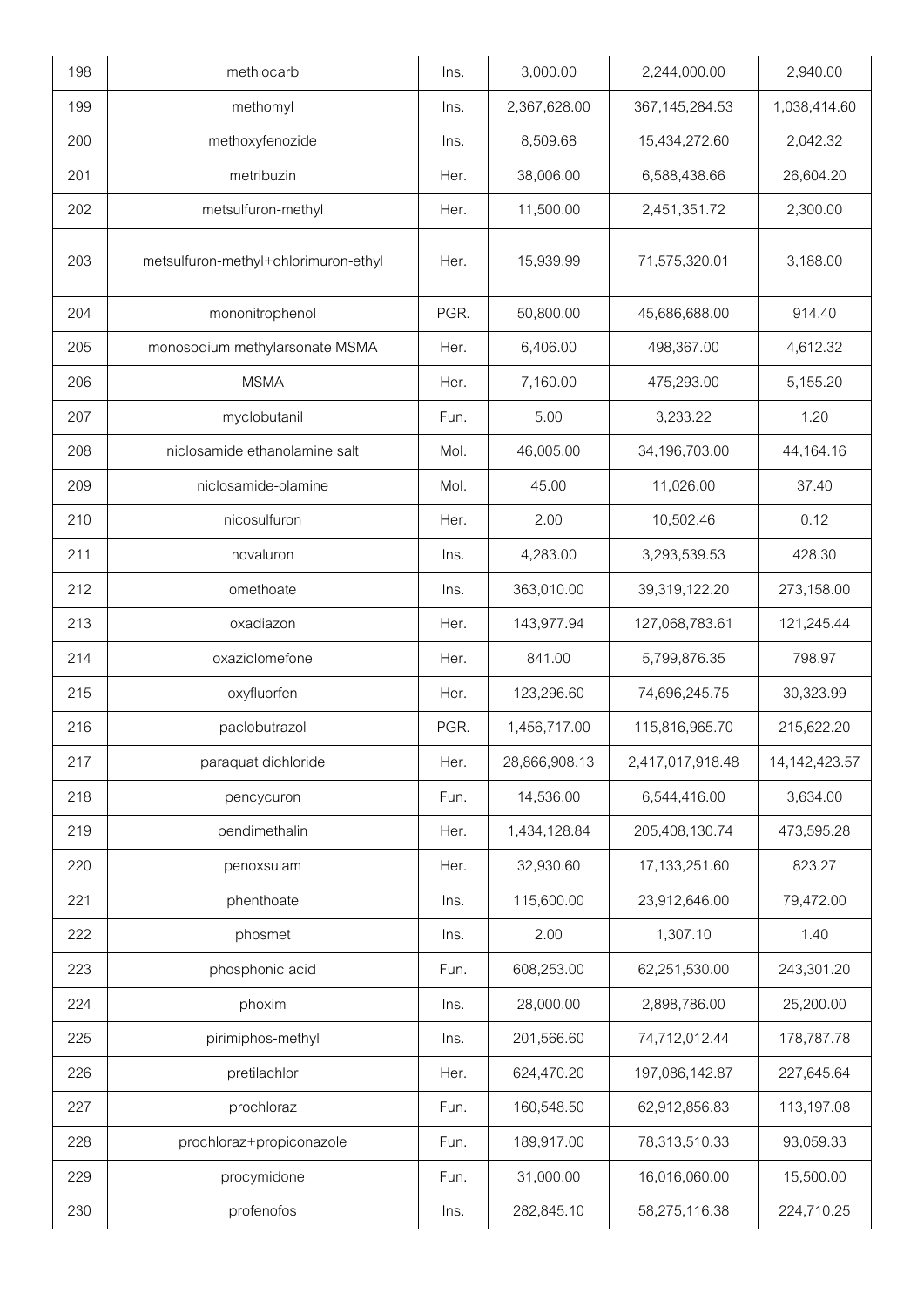| 231 | propamocarb hydrochloride       | Fun. | 5,208.00     | 4,974,480.00   | 3,760.18     |
|-----|---------------------------------|------|--------------|----------------|--------------|
| 232 | propanil                        | Her. | 1,331,296.42 | 184,947,975.71 | 1,260,736.60 |
| 233 | propaquizafop                   | Her. | 30,988.00    | 13,474,397.99  | 3,098.80     |
| 234 | propargite                      | Acr. | 164,368.76   | 37,924,043.35  | 85,907.63    |
| 235 | propiconazole                   | Fun. | 325,673.30   | 687,853,004.98 | 259,725.82   |
| 236 | propineb                        | Fun. | 742,418.00   | 124,910,553.88 | 526,202.80   |
| 237 | propoxur                        | Ins. | 18,545.00    | 3,774,757.00   | 3,709.00     |
| 238 | prothiofos                      | Ins. | 16,000.00    | 8,358,273.84   | 14,400.00    |
| 239 | pyraclostrobin                  | Fun. | 29,608.00    | 45,607,800.00  | 7,402.00     |
| 240 | pyrazosulfuron-ethyl            | Her. | 124,093.00   | 71,908,220.25  | 12,409.30    |
| 241 | pyribenzoxim                    | Her. | 494,360.00   | 199,805,101.00 | 24,718.00    |
| 242 | pyridaben                       | Acr. | 128,737.70   | 24,247,312.92  | 19,048.47    |
| 243 | quinalphos                      | Ins. | 18,675.00    | 4,426,750.00   | 13,072.50    |
| 244 | quinclorac                      | Her. | 122,324.00   | 80,499,369.00  | 30,584.00    |
| 245 | quizalofop-P-ethyl              | Her. | 185,208.00   | 59,363,921.26  | 9,260.40     |
| 246 | quizalofop-P-tefuryl            | Her. | 189,242.00   | 45,906,784.94  | 7,569.68     |
| 247 | s-metolachlor                   | Her. | 92.00        | 82,858.08      | 88.35        |
| 248 | sodium 2,4-dinitrophenolate     | PGR. | 75.00        | 44,068.00      | 55.50        |
| 249 | sodium 5-nitroguaiacol          | PGR. | 150.00       | 502,623.43     | 120.00       |
| 250 | sodium ortho-nitrophenol        | PGR. | 275.00       | 136,940.15     | 214.50       |
| 251 | sodium para-nitrophenolate      | PGR. | 475.00       | 267,458.70     | 327.75       |
| 252 | spinetoram                      | Her. | 10.00        | 9,259.30       | 1.20         |
| 253 | spinosad                        | Ins. | 13,900.00    | 23,745,524.26  | 1,668.00     |
| 254 | spiromesifen                    | Acr. | 8,491.68     | 13,031,902.62  | 2,038.00     |
| 255 | sulfentrazone                   | Her. | 6,321.00     | 4,479,008.00   | 3,034.08     |
| 256 | sulfur                          | Fun. | 736,610.00   | 41,231,160.31  | 589,288.00   |
| 257 | tebuconazole                    | Fun. | 60,632.20    | 57,589,891.22  | 21,970.27    |
| 258 | tebufenpyrad                    | Acr. | 540.00       | 3,008,346.34   | 513.00       |
| 259 | tetraconazole                   | Fun. | 16,170.00    | 5,309,518.00   | 646.80       |
| 260 | tetradifon                      | Acr. | 6,500.00     | 1,920,578.00   | 6,175.00     |
| 261 | thiacloprid                     | Ins. | 10,671.34    | 15,730,353.30  | 2,561.12     |
| 262 | thiamethoxam                    | Ins. | 125,027.90   | 396,993,215.96 | 32,013.02    |
| 263 | thiamethoxam+lambda cyhalothrin | Ins. | 34,005.20    | 24,205,081.60  | 8,399.28     |
| 264 | thiobencarb                     | Her. | 162,803.00   | 21,519,342.95  | 151,406.79   |